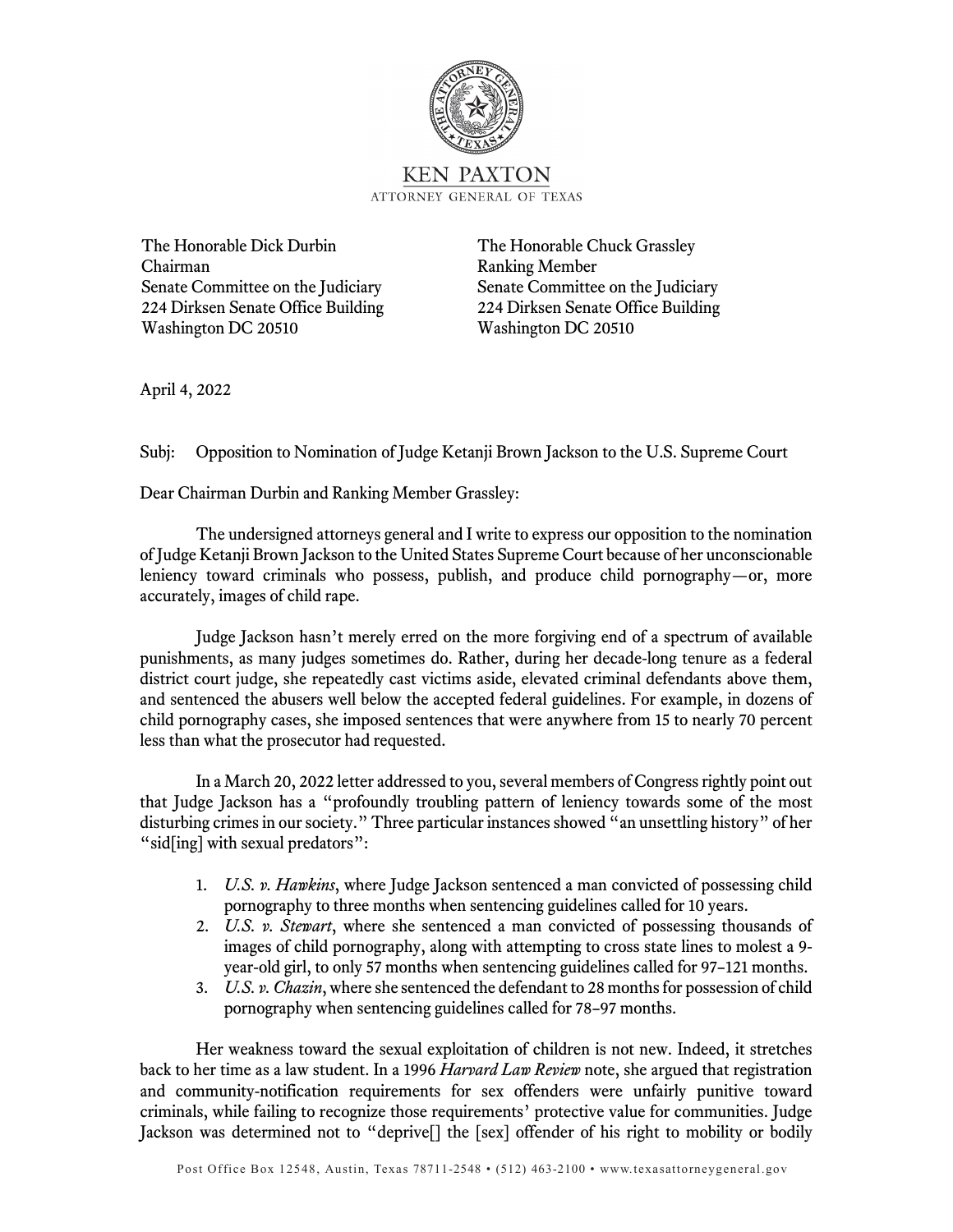integrity," and warned of the risks that such "harsh" punishments would have on a community's "rejection, antipathy, and scorn" toward him. But this view undermines all the hard work that antiabuse advocates have made in recent years to refocus the conversation on victims—here, our precious children, who are too often overlooked by people like Judge Jackson.

Later, during her work on the U.S. Sentencing Commission, she said that the "current system of mandatory minimums" with respect to "[c]ertain non-contact sex offenses"—that is, sharing images of child rape—"may be excessively severe." It's true that some victims of child porn may not be contacted physically by their abusers. But in our technological age, the lack of actual touch in some cases makes the crimes no less severe or appalling. And because the means and methods of the crimes are digital, they live on forever, thus continually revictimizing children into their adulthoods.

On one level, Judge Jackson's alarming history as a judge and lawyer reflects a commitment to being soft on crime that is completely out of touch with how Americans want our justice system to treat child-sex criminals. But on deeper level, it suggests a disdain for the recommendation of prosecutors and the political process—the voice of the People—which set minimum sentencing guidelines and related statutes. What's more, it's an insult to the victims of child exploitation, who are revictimized every time one of Judge Jackson's prematurely released criminals views, copies, shares, or talks about those images.

Judges should be cutting off the supply of porn that feeds these criminal monsters by being tough on offenders. Instead, by being soft on them, Judge Jackson has made it more likely for images of child rape to proliferate and thus made it easier for children to be sexualized, abused, and exploited. Bottom line: child pornographers don't deserve a break; they deserve to go to prison for a very, very long time, and certainly much longer than Judge Jackson ever imposed.

President Biden has nominated Ketanji Brown Jackson to replace Justice Stephen Breyer on our nation's highest court. This isn't merely swapping out one liberal for another. Rather, it's replacing an old-school progressive with a modern leftist who has demonstrated—in word and deed—shocking leniency toward child pornographers. Based on her record, Judge Jackson's elevation to the Supreme Court would harm that institution, as well as children's public safety nationwide. The United States Senate should do its job and protect the American people from this dangerous nominee.

For Liberty and Justice,

Partton

Ken Paxton Attorney General of Texas